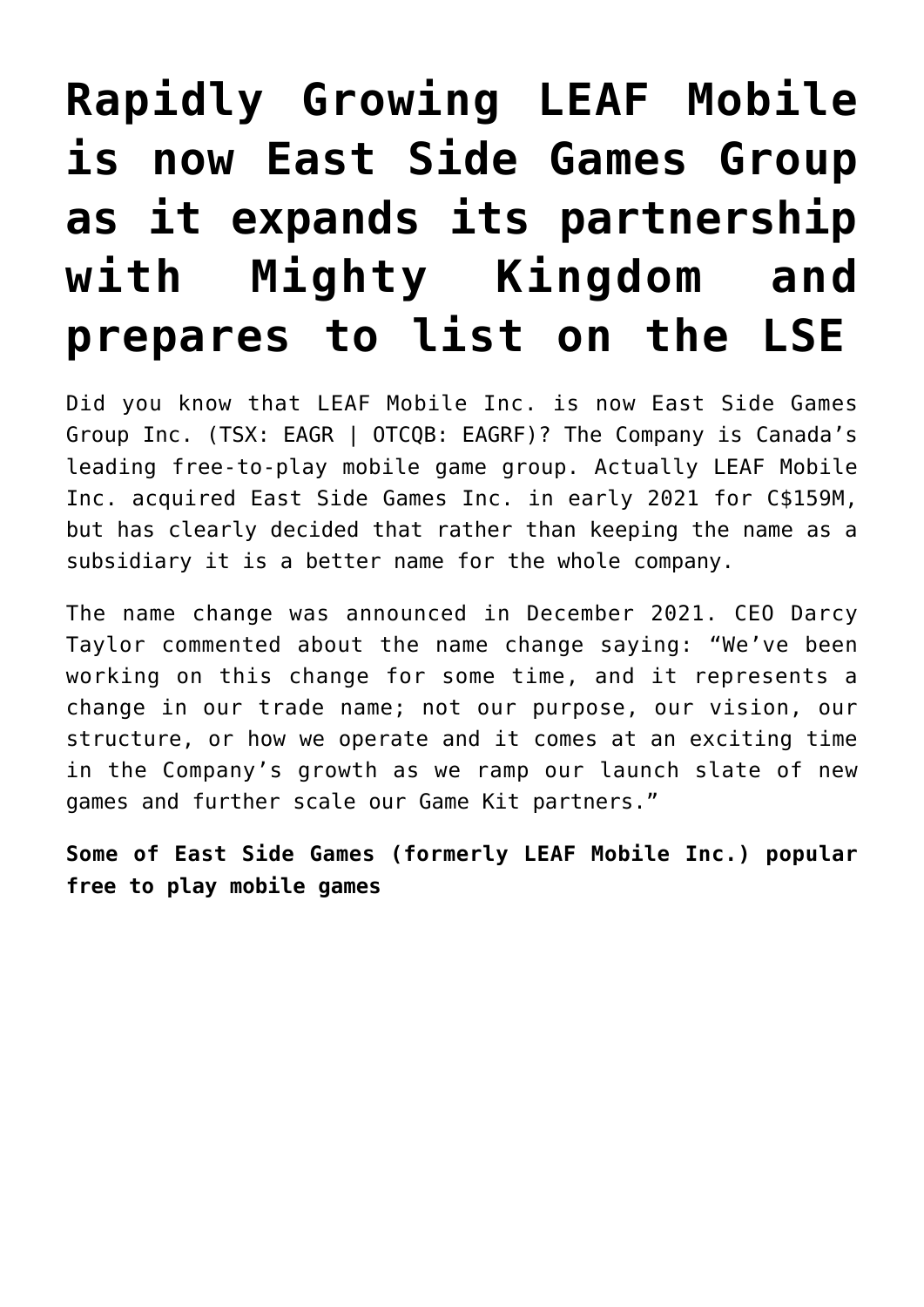

Source: [East Side Games Group website](https://www.eastsidegames.com/games/)

## **East Side Games Group expands the Mighty Kingdom partnership**

East Side Games Group recently [announced](https://investorintel.com/markets/esports-gaming/esports-gaming-news/east-side-games-group-announces-expansion-of-mighty-kingdom-partnership/) an expansion of its publishing and Game Kit partnership with Mighty Kingdom Games Pty Ltd for the world wide release of three additional freeto-play mobile games on iOS and Android. The games are expected to launch during 2022 and 2023 and will be published by East Side Games. The company's CEO, Darcy Taylor [stated:](https://investorintel.com/markets/esports-gaming/esports-gaming-news/east-side-games-group-announces-expansion-of-mighty-kingdom-partnership/)

"This expanded partnership with Mighty Kingdom is a testament to the quality and performance of our Game Kit technology that allows for a material decrease in the typical build to launch timeline for mobile games developed on the platform. Having Australia's largest independent game developer join us for an additional three games speaks volumes about our platform."

As you can imagine, in the mobile games development world, speed to market is important, as is the publisher's brand name, portfolio of games, and distribution. In the case of East Side Games Group, they rate well in all areas.

## **East Side Games Group to list on the LSE**

Perhaps more exciting for investors is that East Side Games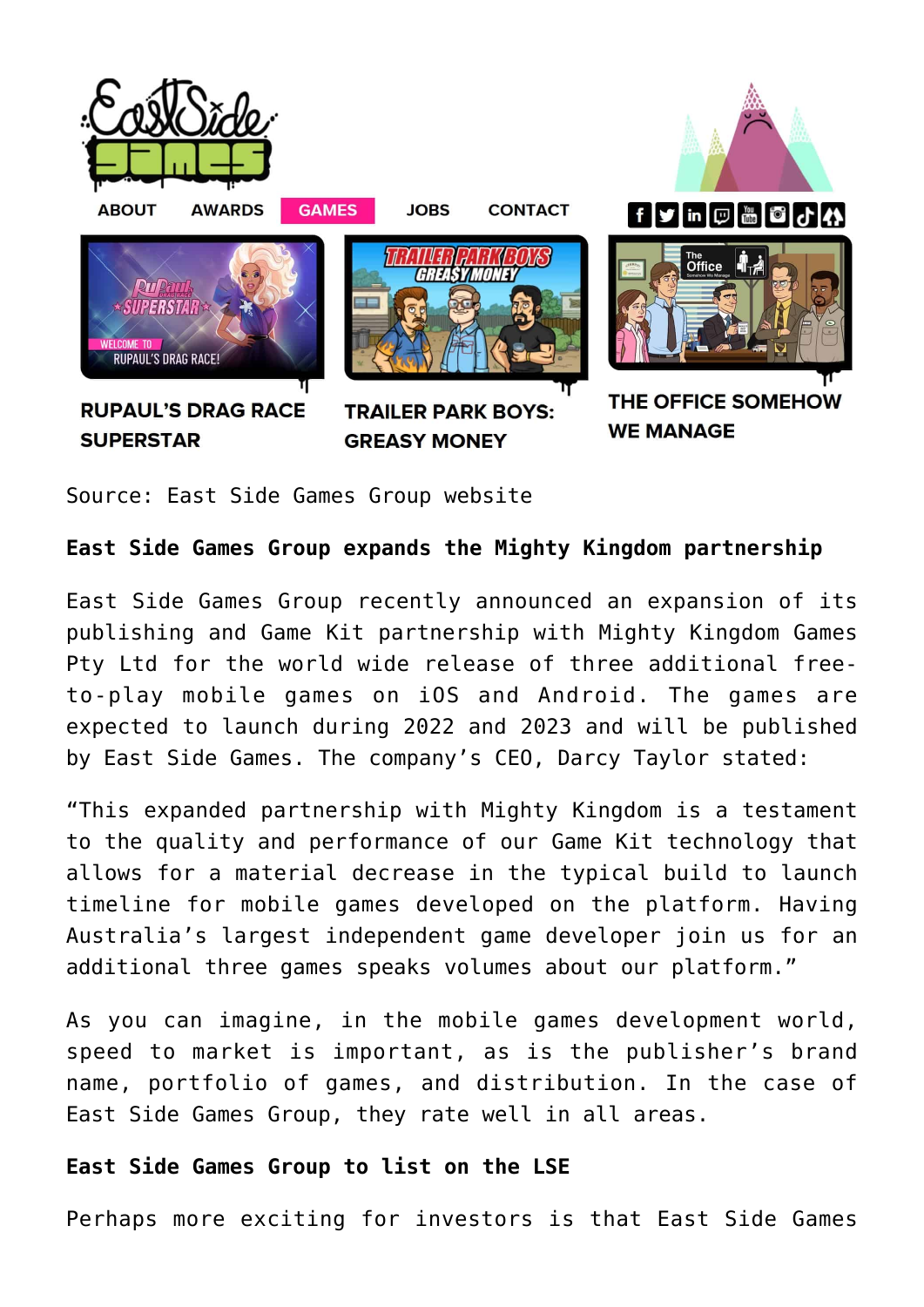Group will soon be listed on the London Stock Exchange ("LSE"). The Company [stated](https://investorintel.com/markets/esports-gaming/esports-gaming-news/leaf-announces-intention-to-float-on-the-main-market-of-the-london-stock-exchange/) in November 2021: "This secondary London listing is part of LEAF's growth strategy and brings Canada's largest free-to-play mobile game group to the LSE. The net proceeds of the capital raising will be used to further scale the business."

# **East Side Games Group revenue is forecast to more than double in the next two years**

East Side Games Group's revenue in 2021 is forecast to be [C\\$90M](https://www.marketscreener.com/quote/stock/LEAF-MOBILE-INC-61747232/financials/) and rise to C\$201M in 2023. If achieved, it would be a more than doubling of revenue in just 2 years. This is up enormously on 2020 revenue of C\$31M, making East Side Games one of the fastest growing mobile games publishers/developers. Clearly East Side Games Group is very serious in accelerating their growth to capture as much as possible from the booming mobile gaming market.

#### **Facts about Mobile gaming**

- Newzoo Mobile games are expected to reach 2.6 billion players and generate revenues of USD 90 billion in 2021, representing more than half of the global games market in terms of revenue.
- Games are also the most dominant category within the mobile applications ecosystem with gaming accounting for more revenue on iOS than every other category combined.
- Sensor Tower Games accounted for  $66\%$  of all  $\Box$ App Store<sup>[]</sup> revenue in 2020, approximately USD 47.6 billion was spent on iOS games in 2020, up 25% from 2019.

[Source](https://investorintel.com/markets/esports-gaming/esports-gaming-news/leaf-announces-intention-to-float-on-the-main-market-of-the-london-stock-exchange/)

### **Closing remarks**

Investors may be familiar with the name LEAF Mobile Inc. from some of our [past articles here](https://investorintel.com/iintel-members/leaf-mobile-inc/) on InvestorIntel. The latest changes are really a new company name, which I think better